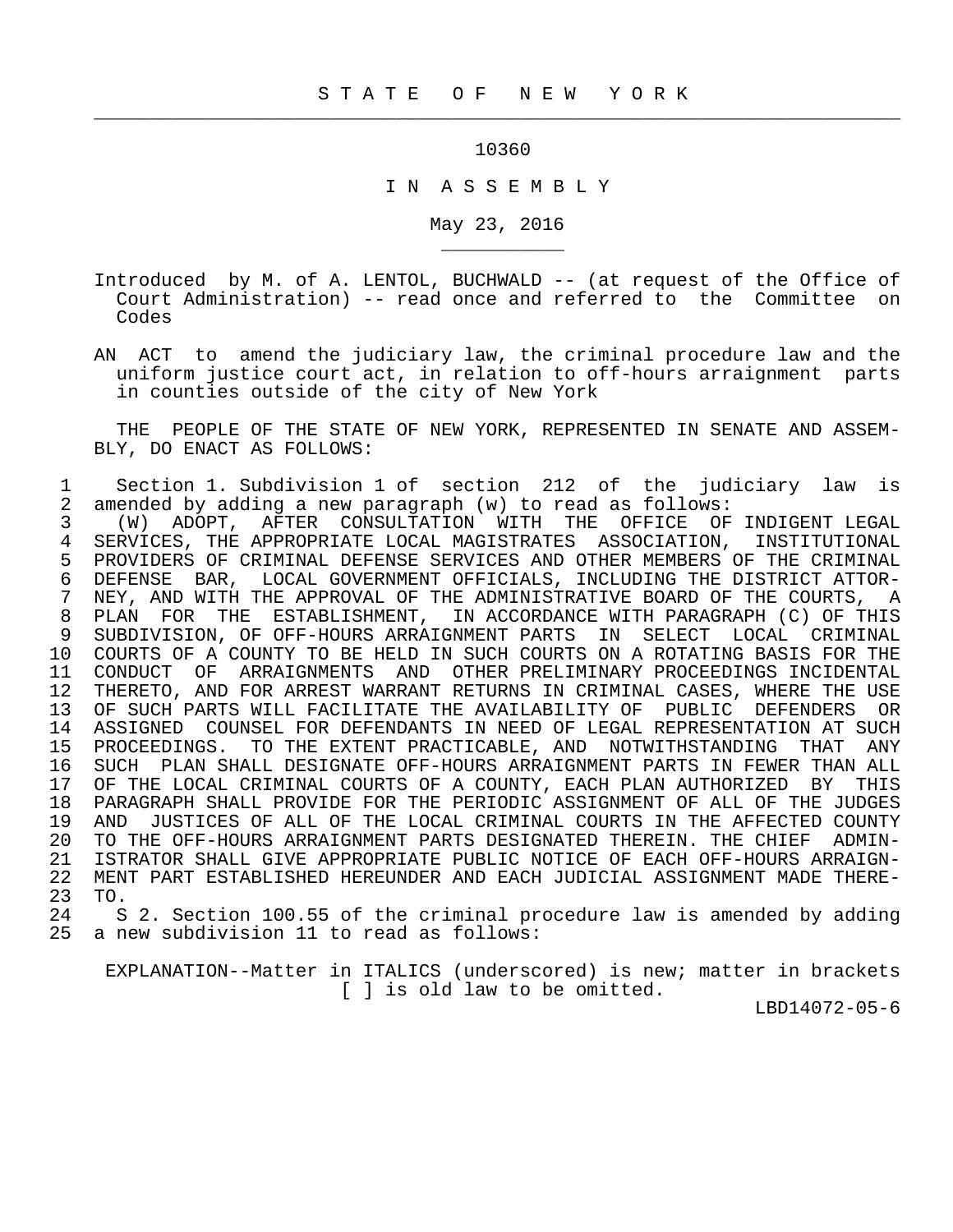1 11. NOTWITHSTANDING ANY PROVISION OF LAW TO THE CONTRARY, A LOCAL<br>2 CRIMINAL COURT ACCUSATORY INSTRUMENT MAY BE FILED WITH A LOCAL CRIMINAL 2 CRIMINAL COURT ACCUSATORY INSTRUMENT MAY BE FILED WITH A LOCAL CRIMINAL<br>3 COURT WHILE IT IS OPERATING AN OFF-HOURS ARRAIGNMENT PART DESIGNATED IN 3 COURT WHILE IT IS OPERATING AN OFF-HOURS ARRAIGNMENT PART DESIGNATED IN 4 ACCORDANCE WITH PARAGRAPH (W) OF SUBDIVISION ONE OF SECTION TWO HUNDRED<br>5 TWELVE OF THE JUDICIARY LAW PROVIDED THAT AN OFFENSE CHARGED THEREIN WAS 5 TWELVE OF THE JUDICIARY LAW PROVIDED THAT AN OFFENSE CHARGED THEREIN WAS<br>6 ALLEGEDLY COMMITTED IN THE COUNTY IN WHICH THE LOCAL CRIMINAL COURT IS 6 ALLEGEDLY COMMITTED IN THE COUNTY IN WHICH THE LOCAL CRIMINAL COURT IS<br>7 LOCATED. 7 LOCATED.<br>8 S 3 S

8 S 3. Subdivision 1 of section 120.90 of the criminal procedure law, as<br>9 amended by chapter 424 of the laws of 1998, is amended to read as 9 amended by chapter 424 of the laws of 1998, is amended to read as 10 follows: 10 follows:<br>11 1.

11 1. Upon arresting a defendant for any offense pursuant to a warrant<br>12 of arrest in the county in which the warrant is returnable or in any 12 of arrest in the county in which the warrant is returnable or in any<br>13 adjoining county, or upon so arresting him OR HER for a felony in any 13 adjoining county, or upon so arresting him OR HER for a felony in any<br>14 other county, a police officer, if he OR SHE be one to whom the warrant other county, a police officer, if he OR SHE be one to whom the warrant 15 is addressed, must without unnecessary delay bring the defendant before 16 the local criminal court in which such warrant is returnable, PROVIDED<br>17 THAT, WHERE A LOCAL CRIMINAL COURT IN THE COUNTY IN WHICH THE WARRANT IS 17 THAT, WHERE A LOCAL CRIMINAL COURT IN THE COUNTY IN WHICH THE WARRANT IS<br>18 RETURNABLE HEREUNDER IS OPERATING AN OFF-HOURS ARRAIGNMENT PART DESIG- 18 RETURNABLE HEREUNDER IS OPERATING AN OFF-HOURS ARRAIGNMENT PART DESIG- 19 NATED IN ACCORDANCE WITH PARAGRAPH (W) OF SUBDIVISION ONE OF SECTION TWO<br>20 HUNDRED TWELVE OF THE JUDICIARY LAW AT THE TIME OF DEFENDANT'S RETURN. 20 HUNDRED TWELVE OF THE JUDICIARY LAW AT THE TIME OF DEFENDANT'S RETURN,<br>21 SUCH POLICE OFFICER MAY BRING THE DEFENDANT BEFORE SUCH LOCAL CRIMINAL 21 SUCH POLICE OFFICER MAY BRING THE DEFENDANT BEFORE SUCH LOCAL CRIMINAL 22 COURT. 22 COURT.<br>23 S 4.

 23 S 4. Paragraph (d) of subdivision 1 of section 140.20 of the criminal 24 procedure law, as amended by chapter 549 of the laws of 1987, is amended<br>25 and a new paragraph (e) is added to read as follows: and a new paragraph (e) is added to read as follows:

26 (d) If the arrest is for a traffic infraction or for a misdemeanor<br>27 relating to traffic, the police officer may, instead of bringing the 27 relating to traffic, the police officer may, instead of bringing the<br>28 arrested person before the local criminal court of the political subdi-28 arrested person before the local criminal court of the political subdi-<br>29 vision or locality in which the offense was allegedly committed, bring 29 vision or locality in which the offense was allegedly committed, bring<br>30 him OR HER before the local criminal court of the same county nearest 30 him OR HER before the local criminal court of the same county nearest<br>31 available by highway travel to the point of arrest[.]; AND 31 available by highway travel to the point of arrest[.]; AND<br>32 (E) NOTWITHSTANDING ANY OTHER PROVISION OF THIS SECTION.

32 (E) NOTWITHSTANDING ANY OTHER PROVISION OF THIS SECTION, WHERE A LOCAL<br>33 CRIMINAL COURT IN THE COUNTY IN WHICH THE DEFENDANT IS ARRESTED IS OPER-33 CRIMINAL COURT IN THE COUNTY IN WHICH THE DEFENDANT IS ARRESTED IS OPER-<br>34 ATING AN OFF-HOURS ARRAIGNMENT PART DESIGNATED IN ACCORDANCE WITH PARA-34 ATING AN OFF-HOURS ARRAIGNMENT PART DESIGNATED IN ACCORDANCE WITH PARA-<br>35 GRAPH (W) OF SUBDIVISION ONE OF SECTION TWO HUNDRED TWELVE OF THE JUDI-35 GRAPH (W) OF SUBDIVISION ONE OF SECTION TWO HUNDRED TWELVE OF THE JUDI-<br>36 CIARY LAW AT THE TIME OF DEFENDANT'S ARREST, THE ARRESTED PERSON MAY BE CIARY LAW AT THE TIME OF DEFENDANT'S ARREST, THE ARRESTED PERSON MAY BE 37 BROUGHT BEFORE SUCH LOCAL CRIMINAL COURT.<br>38 S 5. Section 170.10 of the criminal pro

38 S 5. Section 170.10 of the criminal procedure law is amended by adding<br>39 a new subdivision 10 to read as follows: 39 a new subdivision 10 to read as follows:<br>40 10. NOTWITHSTANDING ANY CONTRARY PR

40 10. NOTWITHSTANDING ANY CONTRARY PROVISION OF THIS SECTION, WHEN AN<br>41 OFF-HOURS ARRAIGNMENT PART DESIGNATED IN ACCORDANCE WITH PARAGRAPH (W) 41 OFF-HOURS ARRAIGNMENT PART DESIGNATED IN ACCORDANCE WITH PARAGRAPH (W)<br>42 OF SUBDIVISION ONE OF SECTION TWO HUNDRED TWELVE OF THE JUDICIARY LAW IS 42 OF SUBDIVISION ONE OF SECTION TWO HUNDRED TWELVE OF THE JUDICIARY LAW IS<br>43 IN OPERATION IN THE COUNTY IN WHICH THE COURT IS LOCATED. THE COURT MUST 43 IN OPERATION IN THE COUNTY IN WHICH THE COURT IS LOCATED, THE COURT MUST<br>44 ADJOURN THE PROCEEDINGS BEFORE IT, AND DIRECT THAT THE PROCEEDINGS BE 44 ADJOURN THE PROCEEDINGS BEFORE IT, AND DIRECT THAT THE PROCEEDINGS BE 45 CONTINUED IN SUCH OFF-HOURS PART WHEN THE DEFENDANT HAS APPEARED BEFORE 45 CONTINUED IN SUCH OFF-HOURS PART WHEN THE DEFENDANT HAS APPEARED BEFORE 46 THE COURT WITHOUT COUNSEL AND NO COUNSEL IS OTHERWISE AVAILABLE AT THE 1999 AT THE SUCH APPEARANCE TO AID THE DEFENDANT. UNLESS THE DEFENDANT 47 TIME OF SUCH APPEARANCE TO AID THE DEFENDANT, UNLESS THE DEFENDANT<br>48 DESIRES TO PROCEED WITHOUT THE AID OF COUNSEL AND THE COURT IS SATIS-48 DESIRES TO PROCEED WITHOUT THE AID OF COUNSEL AND THE COURT IS SATIS-<br>49 FIED, PURSUANT TO SUBDIVISION SIX OF THIS SECTION, THAT THE DEFENDANT 49 FIED, PURSUANT TO SUBDIVISION SIX OF THIS SECTION, THAT<br>50 MADE SUCH DECISION WITH KNOWLEDGE OF THE SIGNIFICANCE THE 50 MADE SUCH DECISION WITH KNOWLEDGE OF THE SIGNIFICANCE THEREOF.<br>51 S 6. Section 180.10 of the criminal procedure law is amended

51 S 6. Section 180.10 of the criminal procedure law is amended by adding<br>52 a new subdivision 7 to read as follows: 52 a new subdivision 7 to read as follows:<br>53 3 7. NOTWITHSTANDING ANY CONTRARY P

53 53 7. NOTWITHSTANDING ANY CONTRARY PROVISION OF THIS SECTION, WHEN AN<br>54 OFF-HOURS ARRAIGNMENT PART DESIGNATED IN ACCORDANCE WITH PARAGRAPH (W) 54 OFF-HOURS ARRAIGNMENT PART DESIGNATED IN ACCORDANCE WITH PARAGRAPH (W)<br>55 OF SUBDIVISION ONE OF SECTION TWO HUNDRED TWELVE OF THE JUDICIARY LAW IS 55 OF SUBDIVISION ONE OF SECTION TWO HUNDRED TWELVE OF THE JUDICIARY LAW IS<br>56 IN OPERATION IN THE COUNTY IN WHICH THE COURT IS LOCATED, THE COURT MUST IN OPERATION IN THE COUNTY IN WHICH THE COURT IS LOCATED, THE COURT MUST